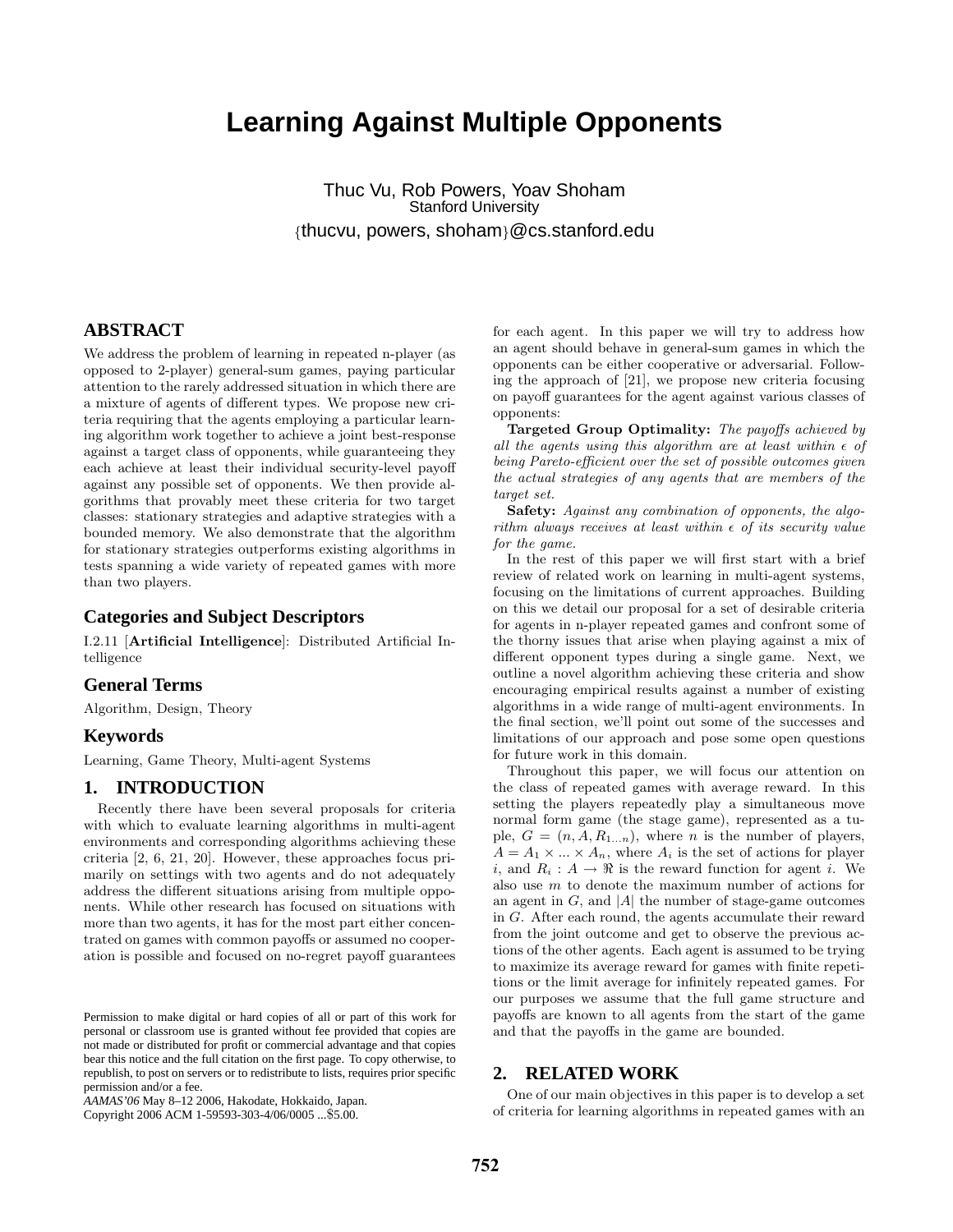arbitrary number of players. In reviewing existing work, we start with work focusing explicitly on games with more than two players. Following this we consider proposals of criteria for learning algorithms and see how well they generalize to games with more than two players.

Many researchers have focused on the problem of coordinating multiple agents to achieve mutually beneficial outcomes, but have for the most part restricted their attention to team games [15, 14, 23, 4]. In a team game, all the agents get identical payoffs for each action, so the challenge is focused entirely on how the agents can independently coordinate on an optimal equilibrium. Additional related work has been carried out in the areas of multi-robot planning and multi-agent pursuit games, but most of these approaches assume explicit communication or sharing of information between the cooperative agents.

Bowling and Veloso[2] were among the first to propose specific requirements for effective learning in multi-agent systems with their two criteria of rationality and convergence:

Rationality: If the other players' policies converge to stationary policies then the learning algorithm will converge to a stationary policy that is a best-response (in the stage game) to the other players' policies.

Convergence: The learner will necessarily converge to a stationary policy.

While these criteria are suitably general to apply to games with any number of players, the WoLF algorithm they proposed is only guaranteed to achieve these criteria in two player games. Conitzer and Sandholm[6] then proposed a new algorithm that achieved the above criteria for arbitrary repeated games, but only when all the opponents were of the same type (either all stationary or all self-play).

Moreover, as we pointed out in [21], there are limitations to these criteria. The first limitation is that the property of convergence cannot be applied unconditionally, since one cannot ensure that a learning procedure converges against all possible opponents in finite time without sacrificing rationality. So implicit in that requirement is some restriction on the class of opponents. And indeed both [2] and [6] acknowledge this and choose to concentrate on the case of self-play, in which the opponents are identical to the agent in question. However, neither approach makes any guarantees about the behavior of the learning algorithm when there is a mixture of self-agents and stationary opponents.

The second limitation is that the requirement of convergence to a stationary strategy is particularly hard to justify. When combined with the requirement to play a best response to any stationary opponent, this requires the agents to converge to playing a Nash equilibrium of the stage game. While at first glance this may seem desirable, consider the game of Prisoner's Dilemma. Any algorithm satisfying the above criteria will be forced to Defect at each period in order to arrive at the unique Nash equilibrium. In the repeated game, however, two agents could instead use a strategy such as Tit-for-Tat, to achieve a much higher reward for each agent without providing the opponent with an incentive to deviate. (Tit-for-Tat starts by cooperating and thereafter repeats whatever action the opponent played last.)

Brafman and Tennenholtz addressed this problem directly in [3] and made a counter-proposal for how to consider equilibria in repeated games. They require that the learning algorithms form an Efficient Learning Equilibrium (ELE)

in which any agent deviating from its algorithm will suffer a net loss of payoff within a polynomial number of stage games. They also propose an ELE algorithm based on the folk theorem that satisfies this requirement for 2-player repeated games in a perfect monitoring setting. However, once generalized to games with more than two players, the ELE algorithm requires a communication mechanism outside the game or is only applicable for a restricted number of games.

Game theory also addressed the issue of reasonable criteria for learning in multi-agent systems at numerous times with the proposals of universal consistency, no-regret learning, and the Bayes envelope dating back to at least [10] (see [8] for an overview of this history). There is a fundamental similarity in approach throughout, and we will take the approach of Fudenberg and Levine in [9] as being representative. They first proposed two criteria:

Safety: The learning rule must guarantee at least the minimax payoff of the game.

Consistency: The learning rule must guarantee that it does at least as well as the best response (in the stage game) to the empirical distribution of play when playing against an opponent whose play is governed by independent draws from any fixed distribution.

They then defined *universal consistency* as the requirement that a learning rule do at least as well as the best response to the empirical distribution of play regardless of the actual strategy the opponent is employing (this implies both safety and consistency) and propose an algorithm that achieves this requirement. Recently, these ideas have also been adopted by researchers in the artificial intelligence community (see [11], [12] and [25] for examples in both game theory and AI). In recent work [1], Bowling attempted to combine these criteria by proposing that an agent should both guarantee a no-regret payoff and achieve convergence in self-play. He then put forth GIGA-WoLF, a no-regret algorithm that provably achieves convergence in self-play for games with two players and two actions per player.

A limitation common to all these approaches is that the game theoretic basis they're derived from was initially focused on large-population games and therefore ignores the effect of the agent's play on the future play of the opponent. This can pose problems in smaller games. Let us again consider the game of Prisoner's Dilemma with a Tit-for-Tat opponent. The only universally consistent strategy would be to defect at every time step, ruling out the higher payoff achievable by cooperating. Clearly, a universally consistent (or no-regret) policy is not the best response in this richer strategy space.

In response to the existing work, we proposed a new set of criteria in [21]:

Targeted Optimality: Against any member of the target set of opponents, the algorithm achieves within  $\epsilon$  of the expected value of the best response to the actual opponent.

Auto-Compatibility: During self-play, the algorithm achieves at least within  $\epsilon$  of the payoff of a Nash equilibrium that is not Pareto dominated by another Nash equilibrium.

Safety: Against any opponent, the algorithm always receives at least within  $\epsilon$  of the security value for the game.

In addition these requirements were required to hold with probability at least  $1 - \delta$  after an initial polynomial period of time. Our first paper provided an algorithm that consid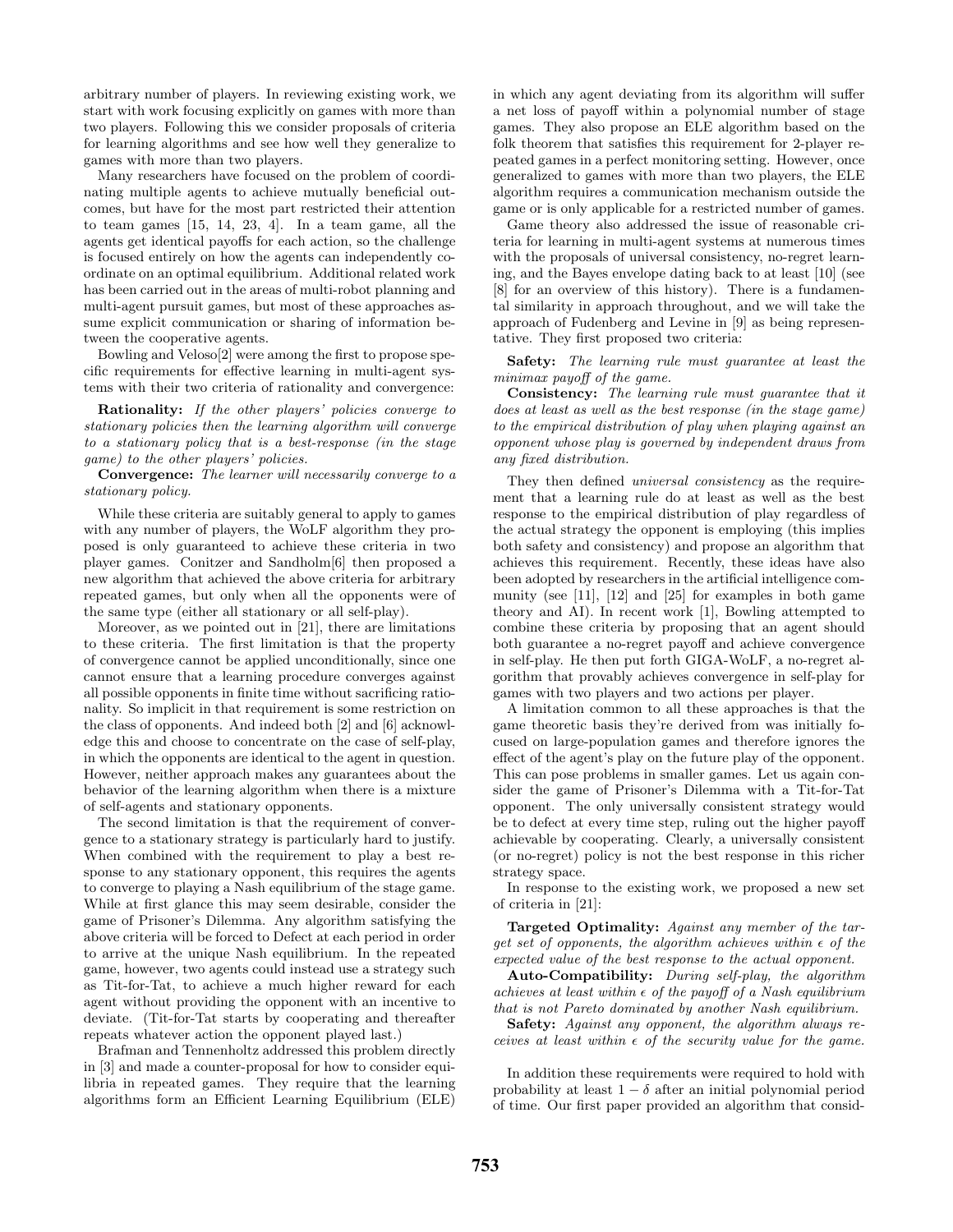ered only stationary opponents, but a new algorithm meeting these criteria against memory-bounded opponents was presented in [20]. Unfortunately, neither of the algorithms can easily be generalized to situations with more than two agents. A critical component of the design of the two algorithms is a teaching component based on the Bully and Godfather algorithms proposed by Littman and Stone in [16]. This component relies on having a single opponent in order to calculate the best action or sequence of actions to play given that the opponent will play a best response.

### **3. NEW CRITERIA**

In our work we seek to pull together the advances made in existing work and encourage the development of algorithms that can both cooperate with one another and achieve strong guarantees on payoff against a variety of opponents.

In the criteria of [21] we had three categories of opponents we cared about: members of the target class, identical (selfplay) agents, and other (unconstrained) agents. When only considering games for two agents, these three categories are sufficient for all the scenarios. However, once we extend to games with more than two agents, we need to consider mixes of agent types. Since each agent can be any of the three types, there are seven different possible sets of opponent types. We divide those seven sets into two scenarios:

- Each of the opponents is either a self-agent or in the target class.
- At least one opponent is of the Unconstrained type.

We also need to consider the issues of coordination between the agents when selecting actions. Although other researchers may find different assumptions appropriate for particular settings, we have chosen to focus on the most pessimistic/conservative assumptions in which the self-agents have no communication mechanism outside the game. Thus they must choose independently if they are selecting actions according to a probability distribution.

For the first scenario, ideally the agents should achieve a "joint best response" against the given target class. This is clearly defined when there is only one self-agent. The agent just needs to adopt the best response to the joint play of the agents in the target class. However, it remains an interesting issue when there are at least two self-agents. The self-agents will need to distribute the payoffs between themselves since selfishly trying to maximize one's payoff will not help the agent in many cases. Each of the self-agents should also be able and willing to cooperate with other agents who are using the same or similar algorithms as long as this will help to increase its current payoff. Thus the self-agents should achieve a Pareto-optimal (PO) outcome among themselves, i.e. there is no other joint outcome that could provide a higher payoff for one self-agent without decreasing the payoff of some other self-agent given the strategies of the opponents in the target class.

The PO condition alone, however, is not sufficient. Each agent has a minimum payoff that it can guarantee by itself without the cooperation of any other agents. In the worst case when all other agents are trying to minimize its payoff, this minimum value is  $V_{security}$ , defined for agent i as  $\max_{\pi_i \in \Pi_i} \min_{\pi_{-i} \in \Pi_{-i}} EV_i(\pi_i, \pi_{-i}).$  In this formula,  $\Pi_i$  is the set of strategies for agent i, and  $\Pi_{-i}$  is the set of joint strategies for the other agents. Any strategy that achieve this value on expectation is called a security strategy. Note that if an agent has determined the strategies of the opponents in the target class, it can guarantee a new security value  $V_g$  which is at least  $V_{security}$ . Thus it is only rational for an agent to cooperate in a PO joint outcome if its payoff is at least  $V_g$ . Notice that the best response condition for one self-agent is a special case of this criterion, since the PO condition will guarantee that the agent is using an optimal strategy against the target class.

When there are opponents that are neither members of the target class nor self-agents, we instead require that each agent achieve at least  $V_g$ . Ideally, multiple self-agents could each exceed this value in some settings by cooperating with each other against the unconstrained agents.

Combining these two scenarios, we put forth the following new criteria:

Let  $n$  be the number of players in the game and  $m$  the maximum number of actions for a player. We require that for any choice of  $\epsilon > 0$  and  $\delta > 0$  there exist a  $\tau$ , polynomial in  $\frac{1}{\epsilon}, \frac{1}{\delta}, n$ , and m, such that for any number of rounds  $t > \tau$ the algorithm achieves the following payoff guarantees with probability at least  $1 - \delta$ :

Targeted Group Optimality: When each of the agents in the game is either a self-agent or in the target class, the payoffs of all the self-agents are at least  $V_g - \epsilon$  and within  $\epsilon$  of a PO outcome, given the actual strategies of agents in the target class.

Safety: Against any set of opponents, the agent must achieve at least  $V_g - \epsilon$ .

Note that the Target Group Optimality condition combines and generalizes the Targeted Optimality and Auto-Compatibility conditions from [21].

# **4. CORRSTRATEGY(S): AN ALGORITHM FOR STATIONARY OPPONENTS**

Besides proposing the novel criteria, we also want to provide algorithms that provably achieve the criteria for different target sets. We first consider such an algorithm for stationary opponents which we call CorrStrategy(S).

#### **4.1 Algorithm Description**

CorrStrategy(S) is composed of four modules:

- Learn Best Response: Using observations about the opponents' play estimate and play a best-response strategy for the agent to the actual strategy of the opponents.
- Coordinate: Select a single, common deterministic joint strategy for all the self-play agents from among a set of Pareto-optimal possibilities.
- Secure Value: Play a strategy that ensures that the player receives at least the security value against any possible set of opponents.
- Signal/Explore: Observe the opponents' play and use explicit signaling to distinguish self-play agents from agents in the target class.

We show how these modules can be put together in Figure 1. The four bolded rectangles represent the modules. Note that in order to preserve clarity, we only show a detailed view of the "Coordinate" module, the most complex one. The agents following the framework will start with the "Signal" module and make transition between the modules based on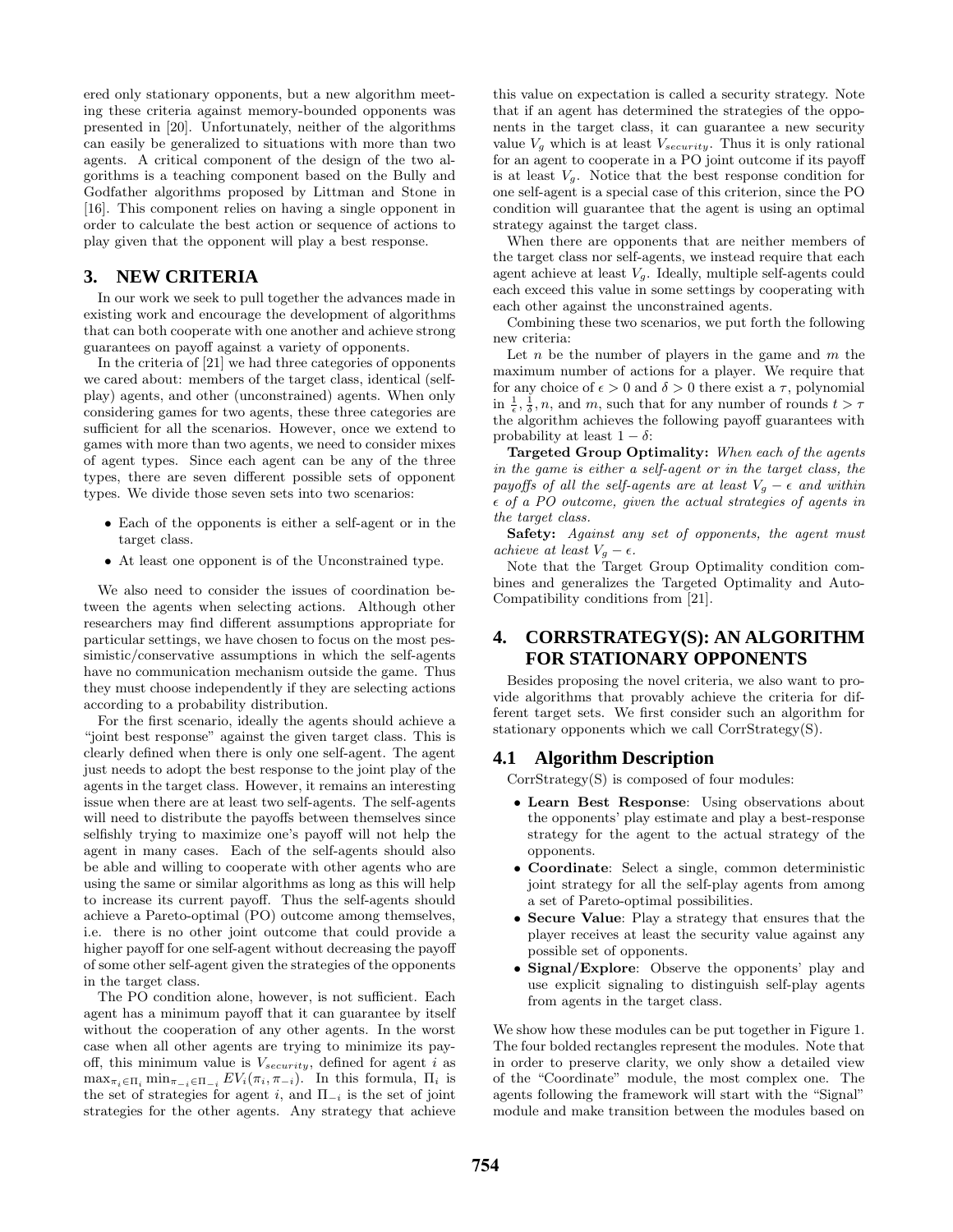

Figure 1: Flow of control for CorrStrategy(S).

the payoffs they receive and the observed behavior of the other agents in the environment.

It is necessary for the agents to distinguish between selfagents and members of the target class. Otherwise it would be possible for the agents to adopt best-responses assuming the other self-agents are stationary and play a Nash equilibrium with possibly non-PO payoffs. In general, it is not always trivial to distinguish between different types of opponents. One self-agent might appear stationary if the most rational action it needs to take always happens to be the same. This issue can be resolved easily if we allow the selfagents to explicitly signal each other in the "Signal" module.

Since the target class is stationary, the self-agents will signal each other by playing a pure strategy for  $\tau_1$  rounds and then switching to a different pure strategy for another  $\tau_1$ rounds. By the end of this block, the self-agents will be able to correctly partition all self-agents and stationary agents into two different sets with high probability. Agents whose distribution of actions during the last  $\tau_1$  rounds is within  $\epsilon$ of the distribution from the full history are assumed to be stationary.

Each self-agent can now essentially reduce the current game to a smaller game by removing all stationary opponents and using the expected payoffs for each of the remaining outcomes instead. If there is only one remaining player in the sub-game, it transitions to the "Learn Best Response" module to find the best response to the stationary opponents. Using the sub-game, finding a BR strategy against stationary opponents is straightforward, since the agent can simply choose the action that gives the highest expected payoff. However, the agent still needs to keep monitoring its payoff in order to protect itself against an adversarial opponent that pretends to be stationary during the "Signal" phase and changes strategy later on. The agent can calculate its security value in the sub-game which is  $V_a$ . At any time, if its payoff drops below  $V_g - \epsilon$ , the agent will switch to the "Secure Value" module.

If there are multiple non-stationary agents left in the subgame, the self-agents will make the transition to the "Coordinate" module instead. In this module, they will try to synchronize with each other in order to achieve the Targeted Group Optimality criterion. Each self-agent will first solve a linear program with size polynomial in the number of stage game outcomes, |A|, to find a PO outcome in the repeated game:

maximize 
$$
\sum_{i=1}^{|A|} \sum_{j=1}^{n} \alpha_i * PO_j(O_i)
$$
subject to 
$$
\forall j(V_g(j) - \sum_{i=1}^{|A|} \alpha_i * PO_j(O_i) \le \epsilon)
$$

$$
\sum_{i=1}^{|A|} \alpha_i = 1
$$

In the equations above,  $PO_j(O_i)$  is the payoff of agent j in the stage game outcome  $O_i$  and  $V_q(j)$  is the guaranteed value of agent j. We denote this linear program  $LP^*$ .

The solution to  $LP^*$  is a distribution over joint outcomes in the stage game that maximizes the sum of the payoffs for the self-agents in the repeated game. In this distribution,  $\alpha_i$  is the frequency with which the stage-game outcome  $O_i$ should be played by the self-agents to achieve a PO repeated game outcome. The solution always exists because if every self-agent,  $j$ , plays its security strategy they are all guaranteed to receive at least  $V_g(j)$ . Since the self-agents are not allowed to communicate outside the game, they can't mix over joint outcomes so will instead have to approximate this distribution by repeating a deterministic sequence S of joint actions. S will specify which action each agent needs to choose at each step. By using Hoeffding's inequality, it can be proved that self-agents can have an arbitrarily close approximation to the PO outcome in the repeated game with S of length polynomial in  $m, n, \frac{1}{\epsilon}$ , and  $\frac{1}{\delta}$ .

As there are possibly many such sequences  $S$ , the selfagents also need to coordinate with each other to converge to the same one. Each self-agent will pick one such sequence at the beginning of the "Coordinate" module and then with probability  $\gamma$  in each round will switch to a different sequence. Let  $C$  be the group of self-agents who have already switched. The algorithm ensures that all the agents in C are always jointly maximizing the sum of payoffs for the self-agents. Whenever an agent attempts to switch to a different sequence, i.e. joining  $C$ , it will pick one that preserves this property. Note that since each agent joins the group C when it switches, it will only actually switch strategies once if all the agents are self-agents.

Since the agents in  $C$  are approximating some distribution over joint outcomes by using deterministic sequences, the switching agent just needs to observe this distribution and then find a correspondent deterministic sequence. To achieve this, the switching agent can re-solve  $LP^*$  with additional constraints to guarantee that in the new solution of LP<sup>∗</sup> , the distributions over joint outcomes of the agents in C are still the same.

$$
\forall o \in \prod_{j \in C} A_j : \sum_{i=1}^{|A|} f(O_i, o) * \alpha_i = \pi(o)
$$

In the above equation,  $o$  is the joint action of agents in  $C$ ,  $\pi(o)$  is the observed distribution for o, and  $f(O_i, o) = 1$  if agents in C play o in outcome  $O_i$  and  $f(O_i, o) = 0$  otherwise. If no agents have switched sequences, the agent will simply pick a different sequence that also approximates the solution for the current  $LP^*$ .

At the end of the process, there are two possibilities that occur with high probability: either all the self-agents are playing the same deterministic sequence of joint actions or there exist unconstrained agents. In the first case, the payoff profile for the self-agents is at most  $\epsilon$  away from the payoff profile in the PO outcome they are trying to approximate.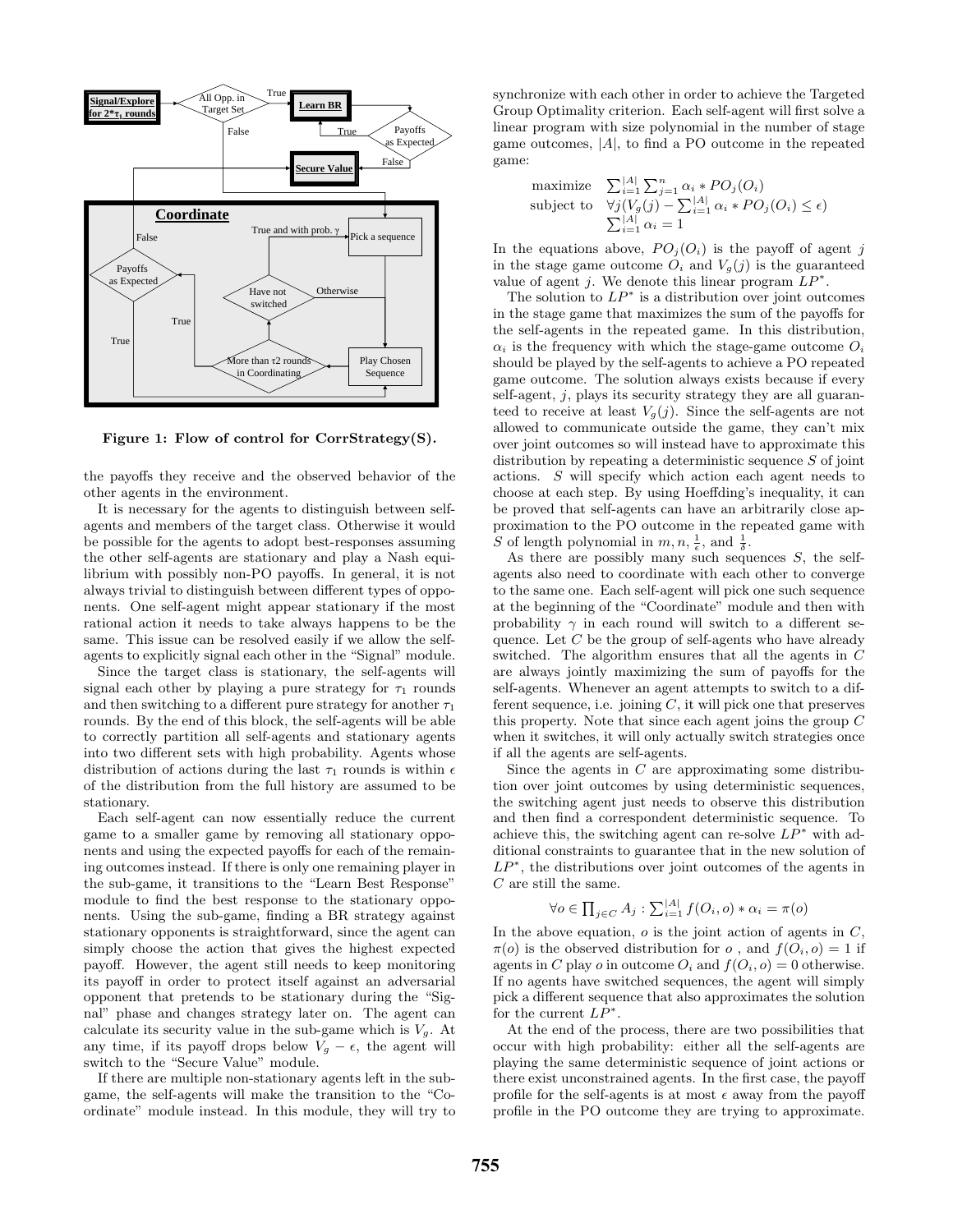However, they still need to monitor their payoffs to avoid the case in which there are unconstrained agents that only pretend to cooperate with the self-agents. Once the payoff for any self-agent drops more than  $\epsilon$  below their target payoff in  $LP^*$ , the agents will switch to the "Secure Value" module to prevent being further exploited. This will also handle the second case where the unconstrained agents prevented them from converging to a common sequence. Note that in the case the unconstrained agents fully cooperate with the self-agents in a PO outcome, the self-agents will implicitly achieve the Safety requirement, and therefore can safely treat the unconstrained ones as self-agents.

A self-agent uses the "Secure Value" module to guarantee its payoff is at least the guaranteed value of  $V_g$ − $\epsilon$  in the presence of unconstrained agents. The agent can easily achieve this by calculating and adopting the security strategy for the sub-game obtained by removing all stationary opponents. While using this module, the self-agent still needs to monitor the opponents that are assumed to be stationary. Otherwise, unconstrained agents could impersonate members of the target set at the beginning of the game and then lower the payoff of a self-agent by changing strategies, or more subtly, by using a correlated joint mixed-strategy that still makes them appear stationary. In both cases, any harmful variations can be easily detected with high probability by replacing each stationary agent's actual play with random draws from their observed distribution and detecting if the payoffs to any of the self-agents change by more than  $\epsilon$ . If such an unconstrained agent is detected, a new  $V_g$  can be calculated and a new security strategy played.

THEOREM 1. CorrStrategy(S) is guaranteed to satisfy the Targeted Group Optimality and Safety criteria for the target class of stationary opponents after a number of rounds polynomial in  $n, m, \frac{1}{\epsilon}$  and  $\frac{1}{\delta}$ .

PROOF. Since we only consider games with bounded payoffs, we can assume, without loss of generality, that all the payoffs are normalized to be between 0 and 1. The proof can be constructed naturally from the following lemmas. The proofs for the lemmas can be constructed using Hoeffding's inequality and are omitted due to space constraints:

LEMMA 1. For any given  $\delta_1 > 0$ ,  $0.5 > \epsilon_1 > 0$ , there exists  $\tau_1$  polynomial in  $\frac{1}{\epsilon_1}$ ,  $\log(\frac{1}{\delta_1})$ ,  $\log n$  and  $\log m$  such that if an agent uses a full action history of length at least  $2\tau_1$ , and a recent action history of length  $\tau_1$ , all self-agents will correctly partition stationary and self-agents into two different sets and the observed action distribution for all stationary opponents will be within  $\epsilon_1$  of the true distribution with probability at least  $1 - \delta_1$ .

LEMMA 2. For any given  $\delta_2 > 0$ ,  $\epsilon_2 > 0$ , there exists a deterministic sequence of joint actions, S, with length polynomial in  $\frac{1}{\epsilon_2}$ ,  $\log(\frac{1}{\delta_2})$ ,  $\log n$ , and m that can approximate within  $\epsilon_2$  the distribution over PO outcomes of any solution to  $LP^*$ . When there is no unconstrained agent, the difference between the payoffs achieved by the self-agents using S and a PO outcome will be at most  $n * m * \epsilon_2$  with probability at least  $1 - \delta_2$ .

Lemma 3. Within the "Coordinate" block, for any given  $\delta_3 > 0, T > 0, \text{ and } \gamma \leq 1 - (1 - \delta_3)^{\frac{1}{n^2 T}}, \text{ if each cooperating}$ player attempts to change its distribution of actions on each round with probability  $\gamma$ , there exists a  $\tau_2$  polynomial in  $\frac{1}{\delta_3}$ , T

and n such that with probability at least  $1 - \delta_3$ , after  $\tau_2$ rounds all the self-agents will change their sequence exactly once and no two self-agents will change within T rounds of each other.

From Lemma 1, by the end of the "Signal" module (after  $2\tau_1$  rounds), the self-agents have correctly partitioned stationary players and coop players into two different sets with probability at least  $1 - \delta_1$ .

Consider first the case in which there are no unconstrained agents. Within the "Coordinate" module, once an agent decides to pick a different sequence, it has to recalculate the optimal solution to  $LP^*$ . From Lemma 1, we know that the observed distribution of each stationary opponent is within  $\epsilon_1$  of its true distribution. Since the payoffs are bounded between  $0$  and  $1$  and there are at most  $m$  actions, the payoff for the self-agent can be reduced by at most  $m * \epsilon_1$  for each of the up to  $n$  stationary opponents. Thus if we choose  $\epsilon_1$ to be  $\frac{\epsilon}{2mn}$  and  $\epsilon_2$  in Lemma 2 to be  $\frac{\epsilon}{2mn}$ , once all the selfagents converge to the same sequence, the payoff for each agent can only be at most  $\epsilon$  away from the optimal payoff. From Lemma 3, if we set  $T > L$ , we can choose a  $\gamma$  such that no two agents will switch sequence within a period of L. Thus, each self-agent will always correctly determine the distribution of the agents that have already switched sequences. All self-agents will switch sequence once within a polynomial number of rounds and therefore converge to one sequence. Combining all of these conditions we have that the self-agents will converge to a sequence with payoffs within  $\epsilon_3$  of a PO outcome of the repeated game with probability at least  $1 - \delta_1 - \delta_2 - \delta_3$ . If we then set  $\delta_1, \delta_2, \delta_3$  to be  $\frac{\delta_3}{3}$ we satisfy Target Group Optimality. With these values,  $\tau_1$ and  $\tau_2$  are clearly polynomial in  $m, n, \frac{1}{\epsilon}$ , and  $\frac{1}{\delta}$ . Moreover, since the losses of the payoffs over the initial period of length  $\tau = 2 * \tau_1 + \tau_2$  are bounded by  $\tau$ , by allowing another  $\frac{2\tau}{\epsilon}$ additional rounds to pass, the average payoffs of the agents for the entire game will converge within  $\epsilon$  of a PO outcome.

Let us now consider the case when there is at least one unconstrained agent. Notice that in all the modules the self-agents switch to the Security Value module whenever their payoffs fall below  $V_g - \epsilon$ . If an agent has correctly divided the stationary and unconstrained agents it can now be guaranteed a payoff at least  $V_g - \epsilon$  with probability at least  $1-\delta$  after a period polynomial in  $\frac{1}{\epsilon}, \frac{1}{\delta}, m$ , and n by the Hoeffding inequality. If on the other hand an unconstrained agent is simulating a stationary opponent, it will not be able to drive the agent's value below  $V_g - \epsilon$  without causing its play to vary from that of its assumed stationary distribution and thus revealing itself. The agents can then update their estimates of  $V_g$  and adopt a new security strategy where the unconstrained agent is categorized correctly. Thus they will always achieve the Safety criteria.

Therefore, there exists a  $\tau$  polynomial in  $m, n, \frac{1}{\epsilon}$ , and  $\frac{1}{\delta}$ such that after an initial experimentation period of length  $\tau$ , CorrStrategy(S) will satisfy the two criteria in section 3.  $\Box$ 

THEOREM 2. The computational complexity of CorrStrat $eqy(S)$  for playing one round of the repeated game is polynomial in  $|A|$ , the size of the game.

PROOF. To find the worst case complexity for one iteration, we can consider separately the complexity for each module of the algorithm as presented in Figure 1:

• Within the "Signal" module, once all the stationary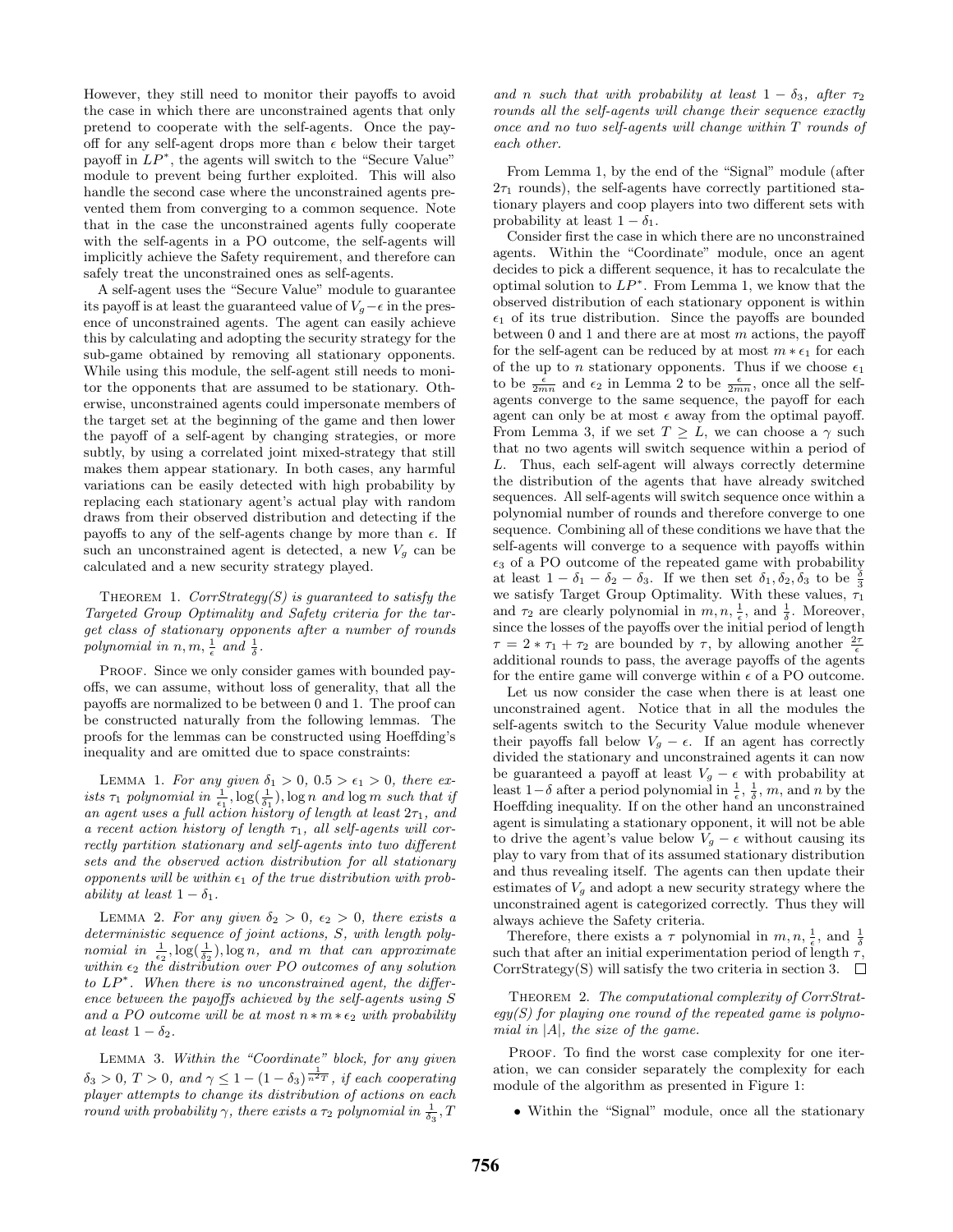

Figure 2: Percent of maximum value for 200K rounds averaged for each agent over all different pairs of opponents for selected games in GAMUT.

opponents are recognized, the self-agent can find the sub-game in  $O(|A|)$  time.

- Within the "Learn Best Response" module, finding the best response in the sub-game is  $O(m)$ .
- Within the "Secure Value" module, solving the linear program for the security strategy can be done in time polynomial in  $|A|$ .
- Within the "Coordinate" module, in the worst step the agent has to switch to a different sequence. This process involves solving a linear program with the number of variables and constraints polynomial in the number of outcomes. Thus the complexity for the worst step within this module is also polynomial in  $|A|$ .

### $\Box$

### **4.2 Experimental Results**

Even though our algorithm has been proven to meet the proposed criterion, we want to demonstrate empirically that the algorithm performs well against a variety of opponents including those outside the target class. We will use the testing environment first described in [21] by testing against a number of existing approaches from the multi-agent learning literature over a wide variety of repeated games from GAMUT [18]. GAMUT is the result of a project to develop a comprehensive collection of game theoretic matrix games that have been described by researchers in either game theory or artificial intelligence. It contains generators for creating random instances of 34 individual base game classes as well as numerous additional variants and specialized parameter settings (more information and downloads are available at gamut.stanford.edu). The existing algorithms we tested against include Local Q-learning[24], a stochastic version of IGA[22], WoLF-PHC[2], JointQ-Max[5], and smooth fictitious play[9]. We also tested all the algorithms against random stationary strategies (Random), the security value strategy (MiniMax), and random strategies that condition their actions on the past outcome (Mem1).

Focusing our attention on settings with more than two players, our first test measured the average performance of a pair of players using the same algorithm playing against

another pair of players using identical algorithms. In figure 2, we show the average payoffs of the five most successful algorithms as well as the performance of the MiniMax algorithm for a representative set of games in GAMUT. The payoffs have been normalized by dividing each algorithm's payoff by the best payoff achieved by any strategy for that game in order to make visual comparisons across games easier. We can see that CorrStrategy(S) performs well across all the games, achieving the highest or close to the highest payoff in nearly every game and unlike other algorithms, CorrStrategy(S) has no pitfalls in which its payoffs are significantly worse than the highest payoffs achieved. This is at least partly due to the fact that agents using CorrStrat $egy(S)$  can cooperate with agents using other algorithms as long as they each still achieve their security value.



Figure 3: 2v2 By Opp: Value achieved against each pair of opponents averaged over all games.

In Figure 3, we show the results for the same algorithms averaged across games for each possible pair of opponents (note that all payoffs for each game are in the range  $[-1, 1]$ ). We can see that CorrStrategy performs well against each of the different classes of opponents, but truly excels when playing against other CorrStrategy agents. Smooth fictitious play fares similarly well against several of the strategies, but fails to cooperate in self-play resulting in a payoff near that of the MiniMax algorithm. One of CorrStrategy's largest advantages lies in its ability to cooperate when pos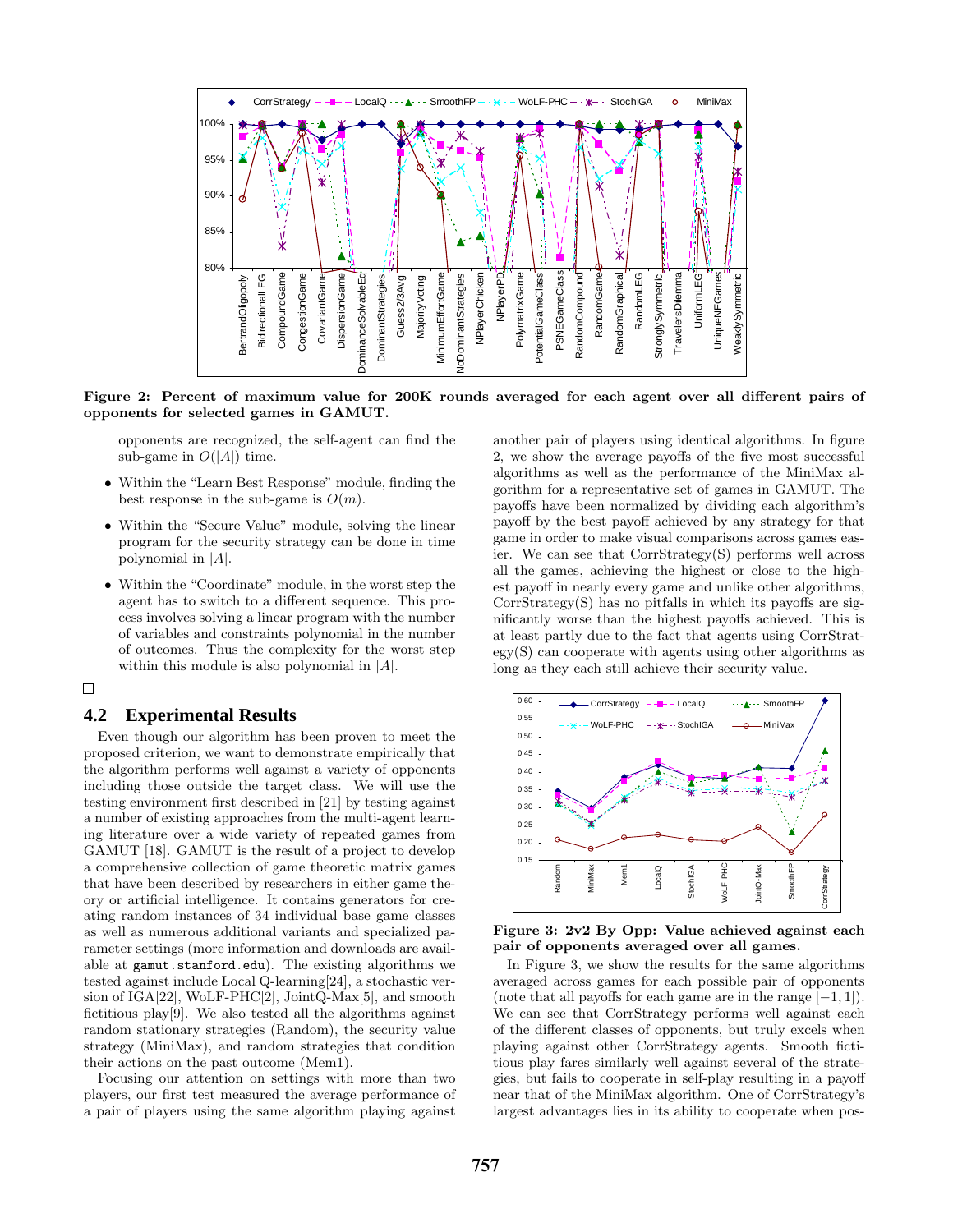sible while maintaining a security value guarantee against opponents outside its target set if cooperation fails.

To further investigate the contribution of this advantage to the strong results achieved by CorrStrategy(S), we ran two alternate experimental settings. In one setting we had each algorithm play by itself against a pair of algorithms using identical algorithms. In the second setting we instead let two versions of the algorithm being tested play against a single instance of an opponent algorithm. In Table 4.2 we can see the average results for these settings compared with the results in the four player setting shown earlier. As we would predict, CorrStrategy(S)'s advantage over the other algorithms increases in settings where it outnumbers its opponents, but its results remain competitive even when it is outnumbered in turn.

|              | 1 Agent vs 2 Opps | $2 \text{ vs } 1$ | $2 \text{ vs } 2$ |
|--------------|-------------------|-------------------|-------------------|
| CorrStrategy | 0.45              | 0.49              | 0.40              |
| LocalQ       | 0.42              | 0.44              | 0.37              |
| SmoothFP     | 0.43              | 0.36              | 0.35              |
| WoLF-PHC     | 0.38              | 0.38              | 0.34              |
| StochIGA     | 0.39              | 0.37              | 0.33              |
| MiniMax      | 0.29              | 0.20              | 0.21              |

Table 1: Summary of average payoff by setting.

## **5. CORRSTRATEGY(A): AN ALGORITHM FOR ADAPTIVE OPPONENTS**

As encouraging as the theoretical and experimental results for CorrStrategy(S) may be, we still have yet to address one of our critiques of existing research, which was the tendency to only focus on stationary opponents. Although we addressed this concern explicitly in [20], our algorithm depended critically on the assumption that there was only a single opponent. We are aware of very little additional work to date that deals with adaptive opponents explicitly, although de Farias and Megiddo [7] address it in the design of their experts algorithm and the rational learning approach of Kalai and Lehrer [13] can in principle handle adaptive algorithms of arbitrary complexity as long as they are assigned positive probability in the prior.

In the remainder of this section, we'll outline a way to extend our CorrStrategy algorithm to deal with opponents whose play may be a function of the prior history of the game. We do this by expanding the target set against which we can guarantee a best-response. Note however that we still need to limit the capabilities of the opponents in some way. If we were to consider opponents whose future behavior could depend arbitrarily on the entire history of play, we would lose the ability to learn anything about them in a single repeated game, since we would only ever see a given history once and an opponent's past strategy may bear no relation to their future play.

We therefore adopt the model for bounded memory we used in [20] and assume a limit on each opponent's ability to condition on the history. This model requires that the opponents play a conditional strategy where their distribution over actions can only depend on the most recent  $k$  periods of past history,  $F_i : \overline{o}^{-1} \times ... \times \overline{o}^{-k} \to \Delta A_i$ , where  $\overline{o}^{-t}$  is the outcome of the game  $t$  periods ago. Additionally, the opponents have a default past history they assume at the start of the game. Note that even this simple model allows us to capture many methods, such as Tit-for-Tat, that current approaches are unable to properly handle.

Taking the set of conditional strategies with history  $k$ as our new target set, we propose the extension CorrStrat $egy(A)$ . CorrStrategy(A) shares the same basic algorithmic framework as CorrStrategy(S) with the following changes:

- For the "Signal/Explore" module, the self-agents play a uniform mixed strategy for a period long enough to gather sufficient observations to calculate each opponent's distribution of play for each possible history of length  $k$ . The self-agents then switch to a pure strategy that is distinct from the prior observed distribution of their play in order to signal each other. Opponents using a consistent distribution for each history are assumed to belong to the target class.
- For the "Learn Best Response" module, we calculate a best response against conditional strategies. This approach maintains counts of each opponent's actions after each history of length  $k$ , which it uses to solve an optimization problem over the deterministic conditional strategies the self-agents should themselves play in order to maximize the sum of their payoffs.<sup>1</sup>. Given sufficient observations, we can guarantee an  $\epsilon$ -best response against any members of our target opponent set.
- Note that in order to use this new best-response function in  $CorrStrategy(A)$ , we need to insure that the algorithm observes each length  $k$  history a sufficient number of times. This will be satisfied as long as the initial exploration phase continues for a length of time exponential in k. This exponential exploration period is unavoidable since we need to consider the possibility of opponents that only play a desirable action distribution for a single one of the exponential possible histories.
- For the "Coordinate" block, the optimization problem needs to take into account all possible sequences of actions for the adaptive opponents in the target set.

THEOREM 3. CorrStrategy(A) is guaranteed to satisfy the Targeted Group Optimality and Safety criteria for the target class of conditional strategies with bounded memory k.

The proof of Theorem 3 follows the same framework as the proof of Theorem 1 but we need to take into account a much longer initial period for signaling and observing opponent's distributions and also a longer sequence S to approximate the PO outcome. The initial experimentation period  $\tau$  required will unfortunately now depend on  $m^k$  and  $(\frac{1}{\lambda})^{(m^{nk})}$ , where  $\lambda$  is the minimum probability the opponent assigns to any action ( $\lambda = 1$  for opponents that condition only on the coop player's actions). Note that our worst case time complexity also grows similarly as we may now need to solve an optimization problem with up to  $m^k$  variables, although both of these bounds (computational complexity and amount of training) are based on extremely pessimistic

<sup>1</sup>For conditional strategies that only depend on the selfagents' actions, we can simply calculate the cycle of joint agent actions with the highest expected reward out of all possible unique action sequences (those that don't contain a length k repeated subsequence)